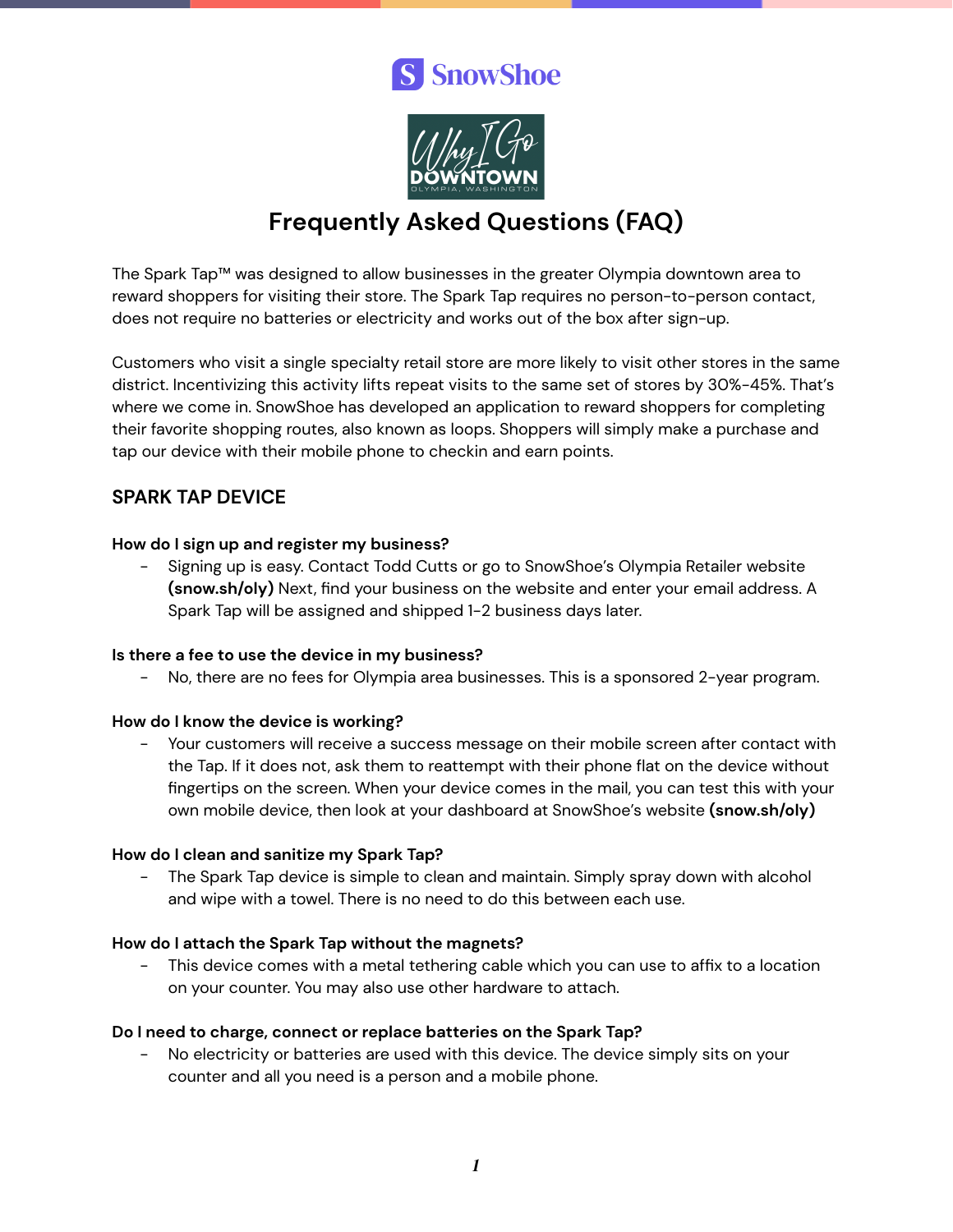

#### **Can I replace my Spark Tap if damaged or stolen?**

- Yes, the devices are replaceable. Please contact SnowShoe to deactivate the current Spark Tap assigned to your business. A new device will be shipped. We recommend affixing your device in a location near your register.

## **HELPING SHOPPERS**

#### **If shoppers ask me for help with the Go Downtown app, should I help them?**

- If you are able to assist your customer with their app, it is recommended. Helping the customer find stores, loops and the tap screen might be helpful. For any additional assistance, feel free to tell your customer to reach out to [support@snow.sh](mailto:support@snow.sh) for help.

#### **Can a shopper use the Go Downtown app in other towns, outside Olympia?**

- No, This application and promotion is specially designed for businesses in the downtown area of Olympia. Only stores that are signed up will have access to Spark Tap devices.

## **THE** *GO DOWNTOWN* **APP**

#### **Does a shopper need to download an app to use the Go Downtown service?**

- No. The mobile app works just fine as a mobile website. Shoppers will simply scan the QR code on the tap, visiting **(snow.sh/oly)** or opening the "Go Downtown" mobile app.

#### **Can a shopper start using the Go Downtown App without signing up for an account?**

Yes. There is no sign-up required to start collecting points. Shoppers will instantly earn points for their first time interacting with the Spark Tap. The user will be presented with several options to sign up. More points are awarded after an account is created.

#### **How do they start getting points?**

- Instruct the shopper to visit **(snow.sh/oly)** where they can immediately tap their phone on the Spark Tap device in your store to get their first points.

#### **What are loops in the Go Downtown app? Is my store a part of any loops?**

- Loops are self-defined shopping routes which create shopping habits. Shoppers will earn points checking in at individual stores and upon completion of their Loops. Points are also earned from sharing your Loop or completing someone else's. Signing up and registering your store will ensure that your business is included.

#### **How do I add my store to loops?**

- To sign up for this promotion and to ensure your store is added to the Loops, you will first need to contact Todd Cutts and visit **(snow.sh/oly)**. You'll claim your store and provide an email address for verification and your account. A Spark Tap will be shipped to your business shortly after.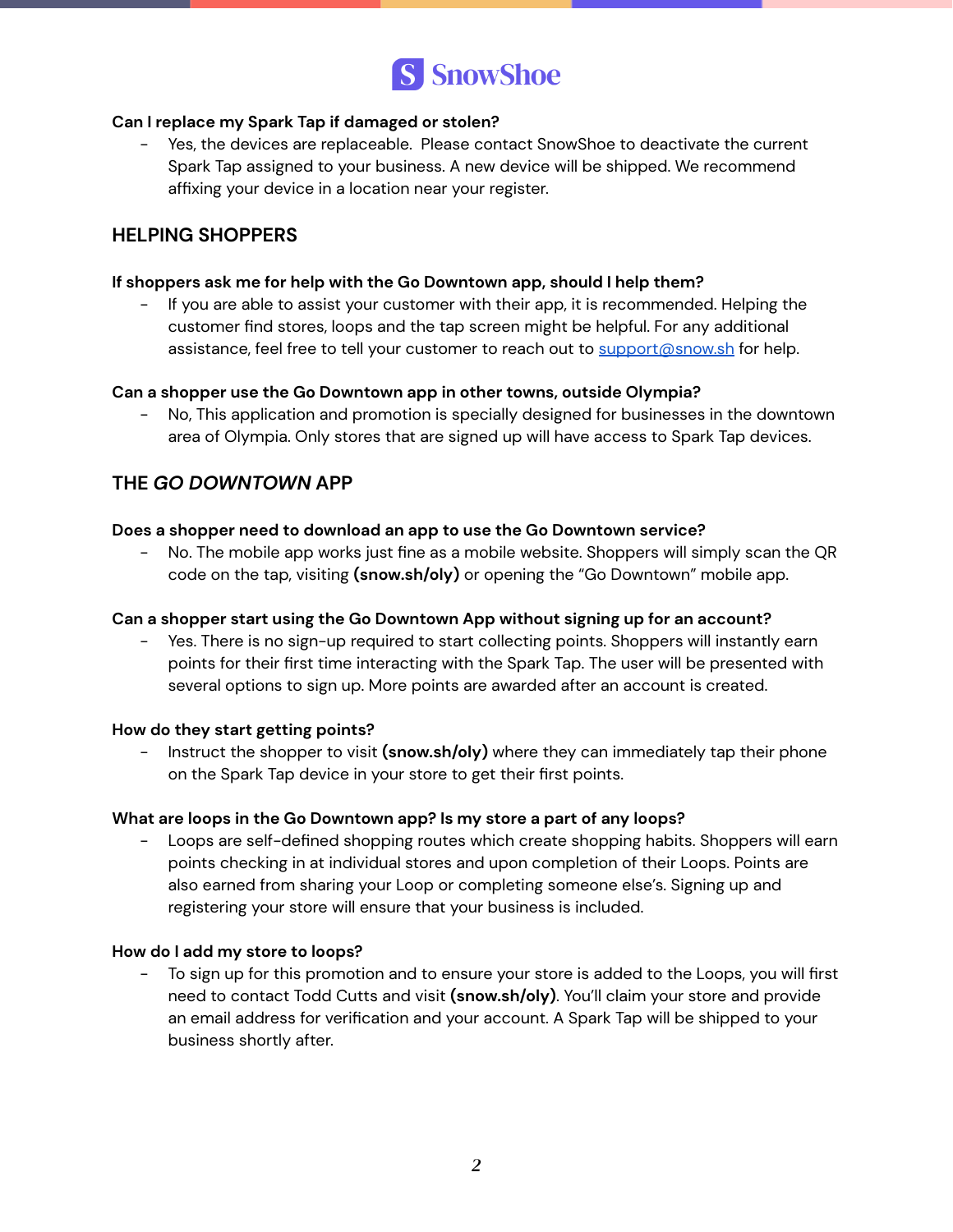

#### **Can a shopper get points if they don't do loops?**

- Yes. Shoppers will start earning points the moment they tap the device for the first time. They will also receive points after creating an account. If a user shares the app via social media or uses the referral link, they will receive points when their friends tap the device for the first time. You will receive points when your friend's have completed your Loop.

#### **Does a shopper need a Go Downtown App account to redeem their points for prizes?**

- Yes. While you can earn points for your first purchase, you must have an account to continue earning and to redeem your points.

#### **Where can a shopper get the Go Downtown App?**

- The "**Go Downtown**" app is available for download in the Apple app store or the Android Google Play store.

#### **How does a shopper sign up for an account to use the Go Downtown App?**

Upon using the Spark Tap for the first time, your shoppers will be prompted to create an account. they can sign up through various social media platforms, Google or simply create an account.

## **POINT / PRIZE REDEMPTION**

#### **Where does a shopper go to redeem points with the Go Downtown App?**

Within the app, you will pull up your Loops. You can view your accrued points and even view a list of businesses where you can redeem these for prizes.

#### **Can I redeem points in my shop for people using the Go Downtown app?**

- Only designated shops can do so. Within the app, you will be able to view the list of businesses that you can redeem your points at. Only these businesses will have the special device to redeem the points.

#### **Is the Go Downtown app and the Spark Tap compatible with my current loyalty program?**

- Compatibility will depend on your program and the system you currently use. Contact SnowShoe or further information on compatibility and integration.

#### **If my shoppers have points recorded on a punch card or other loyalty system, can I transfer these points into the Go Downtown app?**

- No. Unfortunately they will not "roll over". This is a new promotion and therefore any individual businesses' program will not be integrated.

## **VIEWING YOUR DATA**

#### **How do I view my store's data?**

- By logging into SnowShoe's Olympia Retailer website **(snow.sh/oly)**, you can view your store's individual data.